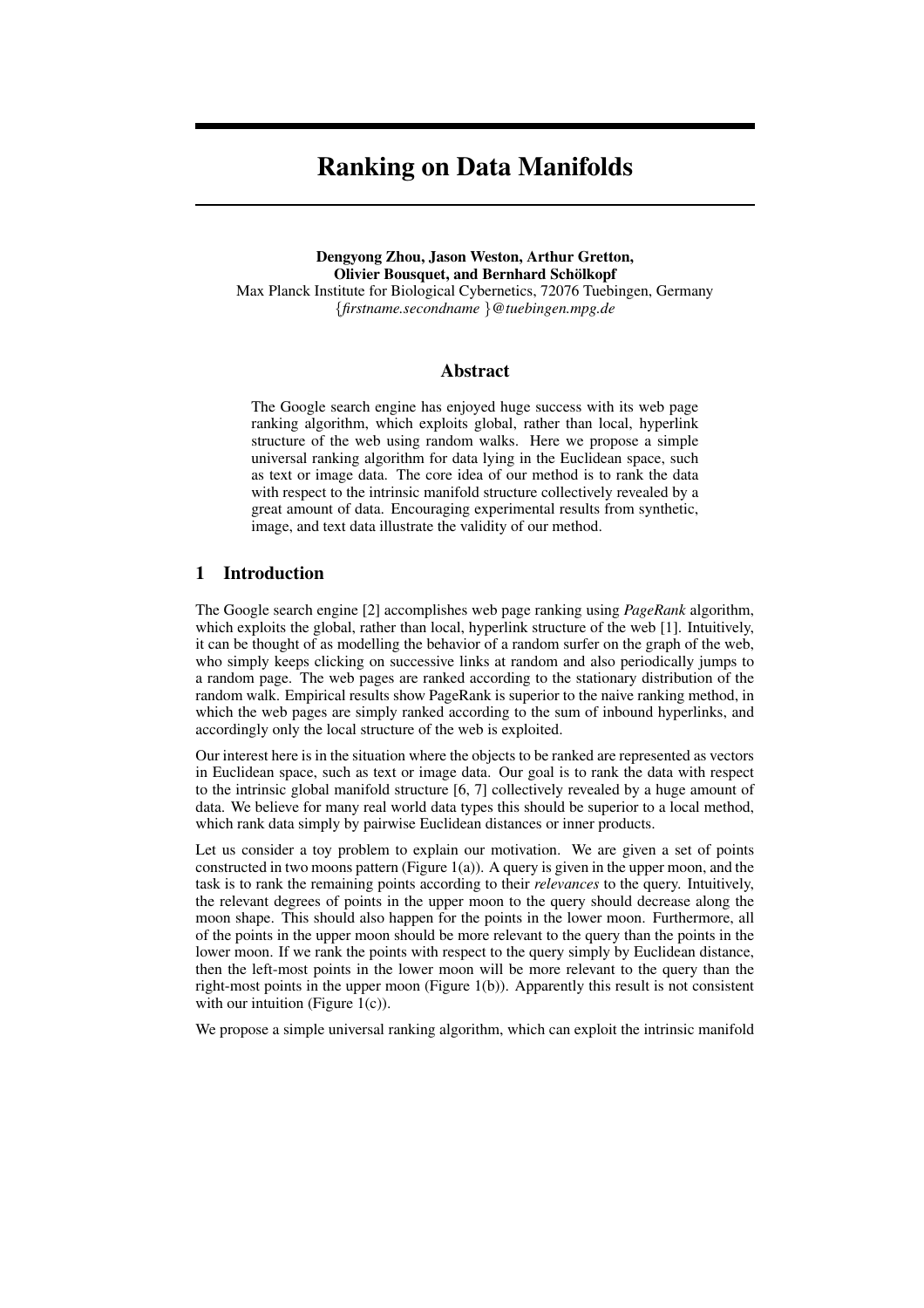

Figure 1: Ranking on the two moons pattern. The marker sizes are proportional to the ranking in the last two figures. (a) toy data set with a single query; (b) ranking by the Euclidean distances; (c) ideal ranking result we hope to obtain.

structure of data. This method is derived from our recent research on semi-supervised learning [8]. In fact the ranking problem can be viewed as an extreme case of semi-supervised learning, in which only positive labeled points are available. An intuitive description of our method is as follows. We first form a weighted network on the data, and assign a positive ranking score to each query and zero to the remaining points which are ranked with respect to the queries. All points then spread their ranking score to their nearby neighbors via the weighted network. The spread process is repeated until a global stable state is achieved, and all points except queries are ranked according to their final ranking scores.

The rest of the paper is organized as follows. Section 2 describes the ranking algorithm in detail. Section 3 discusses the connections with PageRank. Section 4 further introduces a variant of PageRank, which can rank the data with respect to the specific queries. Finally, Section 5 presents experimental results on toy data, on digit image, and on text documents, and Section 6 concludes this paper.

# **2 Algorithm**

Given a set of point  $\mathcal{X} = \{x_1, ..., x_q, x_{q+1}, ..., x_n\} \subset \mathbb{R}^m$ , the first q points are the queries and the rest are the points that we want to rank according to their relevances to the queries.

Let  $d : \mathcal{X} \times \mathcal{X} \longrightarrow \mathbb{R}$  denote a metric on X, such as Euclidean distance, which assigns each pair of points  $x_i$  and  $x_i$  a distance  $d(x_i, x_j)$ . Let  $f : \mathcal{X} \longrightarrow \mathbb{R}$  denote a ranking function which assigns to each point  $x_i$  a ranking value  $f_i$ . We can view f as a vector  $f = [f_1, ..., f_n]^T$ . We also define a vector  $y = [y_1, ..., y_n]^T$ , in which  $y_i = 1$  if  $x_i$  is a query, and  $y_i = 0$  otherwise. If we have prior knowledge about the confidences of queries, then we can assign different ranking scores to the queries proportional to their respective confidences.

The algorithm is as follows:

- 1. Sort the pairwise distances among points in ascending order. Repeat connecting the two points with an edge according the order until a connected graph is obtained.
- 2. Form the affinity matrix W defined by  $W_{ij} = \exp[-d^2(x_i, x_j)/2\sigma^2]$  if there is an edge linking  $x_i$  and  $x_j$ . Note that  $W_{ii} = 0$  because there are no loops in the graph.
- 3. Symmetrically normalize W by  $S = D^{-1/2}WD^{-1/2}$  in which D is the diagonal matrix with  $(i, i)$ -element equal to the sum of the *i*-th row of W.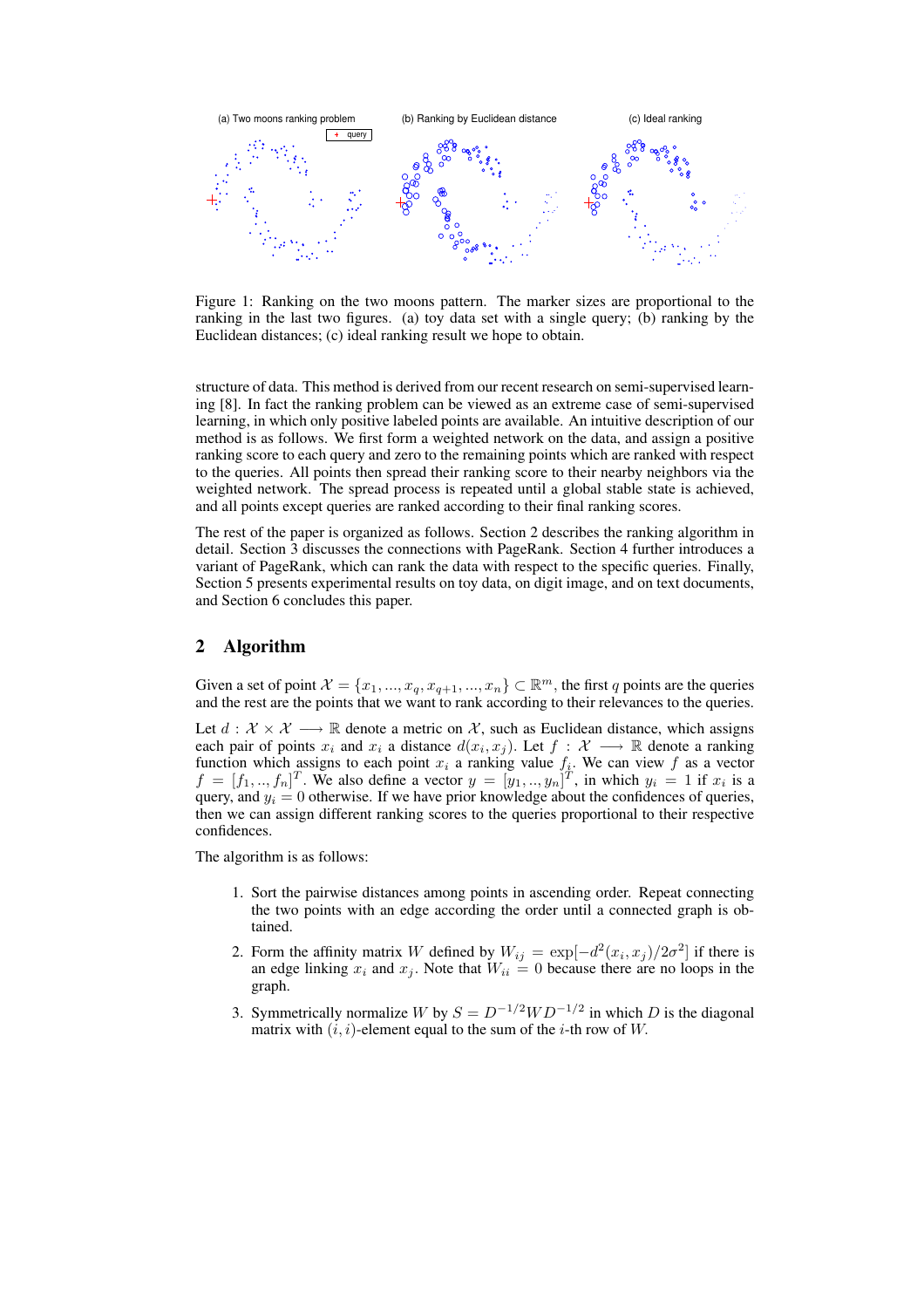- 4. Iterate  $f(t + 1) = \alpha S f(t) + (1 \alpha)y$  until convergence, where  $\alpha$  is a parameter in  $[0, 1)$ .
- 5. Let  $f_i^*$  denote the limit of the sequence  $\{f_i(t)\}\$ . Rank each point  $x_i$  according its ranking scores  $f_i^*$  (largest ranked first).

This iteration algorithm can be understood intuitively. First a connected network is formed in the first step. The network is simply weighted in the second step and the weight is symmetrically normalized in the third step. The normalization in the third step is necessary to prove the algorithm's convergence. In the forth step, all points spread their ranking score to their neighbors via the weighted network. The spread process is repeated until a global stable state is achieved, and in the fifth step the points are ranked according to their final ranking scores. The parameter  $\alpha$  specifies the relative contributions to the ranking scores from neighbors and the initial ranking scores. It is worth mentioning that *self-reinforcement* is avoided since the diagonal elements of the affinity matrix are set to zero in the second step. In addition, the information is spread *symmetrically* since S is a symmetric matrix.

About the convergence of this algorithm, we have the following theorem:

**Theorem 1** *The sequence*  $\{f(t)\}$  *converges to*  $f^* = \beta(I - \alpha S)^{-1}y$ *, where*  $\beta = 1 - \alpha$ *.* 

See also [8] for the rigorous proof. Here we only demonstrate how to obtain such a closed form expression. Suppose  $f(t)$  converges to  $f^*$ . Substituting  $f^*$  for  $f(t + 1)$  and  $f(t)$  in the iteration equation  $f(t + 1) = \alpha S f(f) + (1 - \alpha) y$ , we have

$$
f^* = \alpha f^* + (1 - \alpha)y,\tag{1}
$$

which can be transformed into

$$
(I - \alpha S)f^* = (1 - \alpha)y.
$$

Since  $(I - \alpha S)$  is invertible, we have

$$
f^* = (1 - \alpha)(I - \alpha S)^{-1}y.
$$

Clearly, the scaling factor  $\beta$  does not make contributions for our ranking task. Hence the closed form is equivalent to

$$
f^* = (I - \alpha S)^{-1} y.
$$
\n<sup>(2)</sup>

We can use this closed form to compute the ranking scores of points directly. In large-scale real-world problems, however, we prefer using iteration algorithm. Our experiments show that a few iterations are enough to yield high quality ranking results.

# **3 Connections with Google**

Let  $G = (V, E)$  denote a directed graph with vertices. Let W denote the  $n \times n$  adjacency matrix W, in which  $W_{ij} = 1$  if there is a link in  $E$  from vertex  $x_i$  to vertex  $x_j$ , and  $W_{ij} = 0$ otherwise. Note that  $\tilde{W}$  is possibly asymmetric. Define a random walk on  $G$  determined by the following transition probability matrix

$$
P = (1 - \epsilon)U + \epsilon D^{-1}W,\tag{3}
$$

where U is the matrix with all entries equal to  $1/n$ . This can be interpreted as a probability  $\epsilon$  of transition to an adjacent vertex, and a probability  $1 - \epsilon$  of jumping to any point on the graph uniform randomly. Then the ranking scores over  $V$  computed by PageRank is given by the stationary distribution  $\pi$  of the random walk.

In our case, we only consider graphs which are undirected and connected. Clearly,  $W$  is symmetric in this situation. If we also rank all points without queries using our method, as is done by Google, then we have the following theorem: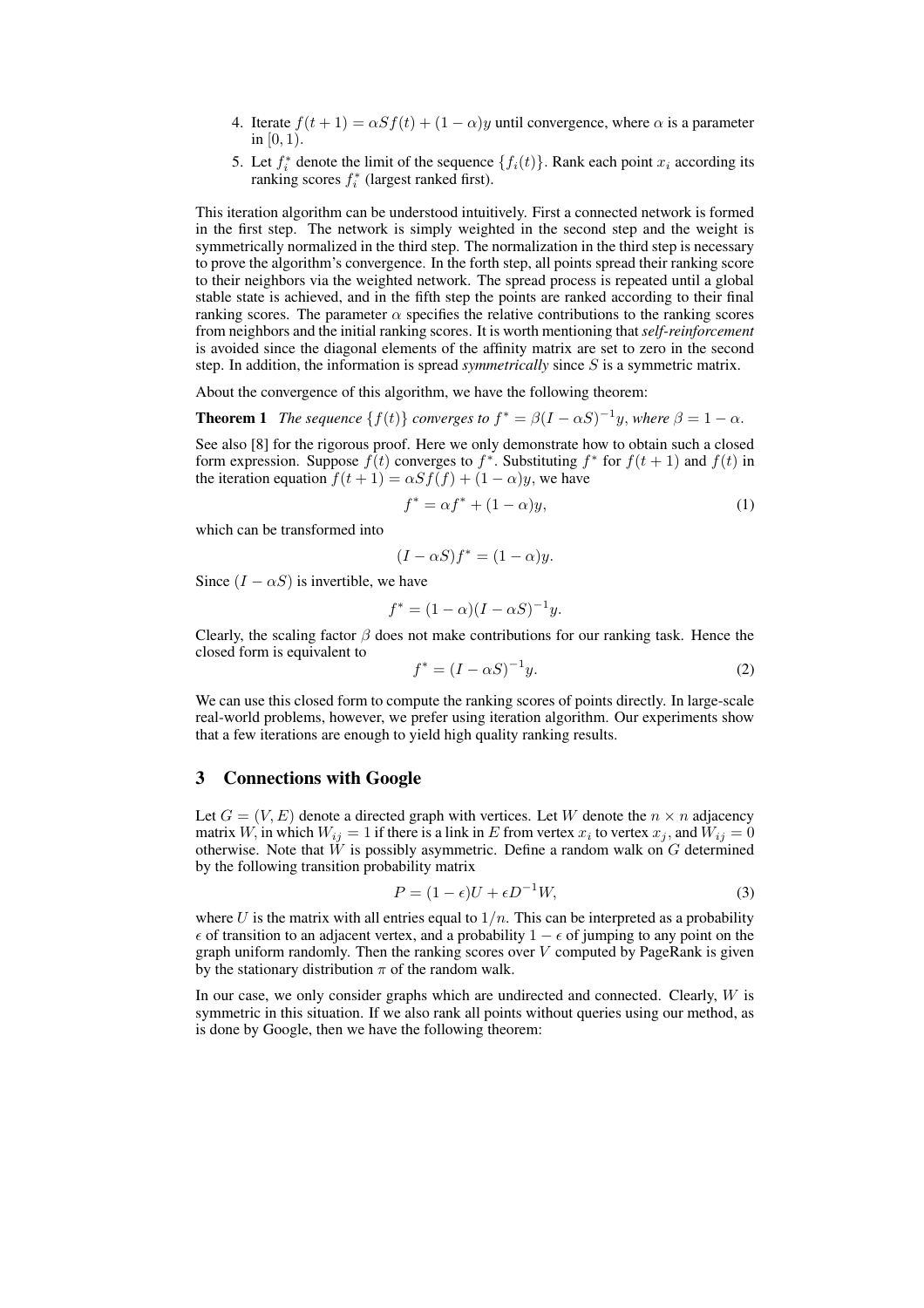**Theorem 2** *For the task of ranking data represented by a connected and undirected graph without queries,* f <sup>∗</sup> *and PageRank yield the same ranking list.*

*Proof.* We fist show that the stationary distribution  $\pi$  of the random walk used in Google is proportional to the vertex degree if the graph G is undirected and connected. Let **1** denote the  $1 \times n$  vector with all entries equal to 1. We have

$$
1DP = 1D[(1-\epsilon)U + \epsilon D^{-1}W] = (1-\epsilon)1DU + \epsilon 1DD^{-1}W
$$
  
= 
$$
(1-\epsilon)1D + \epsilon 1W = (1-\epsilon)1D + \epsilon 1D = 1D.
$$

Let vol  $G$  denote the volume of  $G$ , which is given by the sum of vertex degrees. The stationary distribution is then

$$
\pi = 1D/\text{vol } G. \tag{4}
$$

Note that  $\pi$  does not depend on  $\epsilon$ . Hence  $\pi$  is also the the stationary distribution of the random walk determined by the transition probability matrix  $D^{-1}W$ .

Now we consider the ranking result given by our method in the situation without queries. The iteration equation in the fourth step of our method becomes

$$
f(t+1) = Sf(t). \tag{5}
$$

A standard result [4] of linear algebra states that if  $f(0)$  is a vector not orthogonal to the principal eigenvector, then the sequence  $\{f(t)\}\$ converges to the principal eigenvector of S. Let 1 denotes the  $n \times 1$  vector with all entries equal to 1. Then

$$
SD^{1/2}1 = D^{-1/2}WD^{-1/2}D^{1/2}1 = D^{-1/2}W1 = D^{-1/2}D1 = D^{1/2}1.
$$

Further, noticing that the maximal eigenvalue of  $S$  is 1 [8], we know the principal eigenvector of S is  $D^{1/2}$ **1**. Hence

$$
f^* = D^{1/2} \mathbf{1}.\tag{6}
$$

Comparing (4) with (6), it is clear that  $f^*$  and  $\pi$  give the same ranking list. This completes our proof.

## **4 Personalized Google**

Although PageRank is designed to rank all points without respect to any query, it is easy to modify for query-based ranking problems. Let  $P = D^{-1}W$ . The ranking scores given by PageRank are the elements of the convergence solution  $\pi^*$  of the iteration equation

$$
\pi(t+1) = \alpha P^T \pi(t). \tag{7}
$$

By analogy with the algorithm in Section 2, we can add a query term on the right-hand side of (7) for the query-based ranking,

$$
\pi(t+1) = \alpha P^T \pi(t) + (1-\alpha)y.
$$
\n(8)

This can be viewed as the *personalized* version of PageRank. We can show that the sequence  $\{\pi(t)\}$  converges to  $\pi^* = (1 - \alpha)(I - \alpha P^T)^{-1}y$  as before, which is equivalent to

$$
\pi^* = (I - \alpha P^T)^{-1} y. \tag{9}
$$

Now let us analyze the connection between (2) and (9). Note that (9) can be transformed into

$$
\pi^* = [(D - \alpha W)D^{-1}]^{-1}y = D(D - \alpha W)^{-1}y.
$$

In addition,  $f^*$  can be represented as

$$
f^* = [D^{-1/2}(D - \alpha W)D^{-1/2}]^{-1}y = D^{1/2}(D - \alpha W)^{-1}D^{1/2}y.
$$
 (10)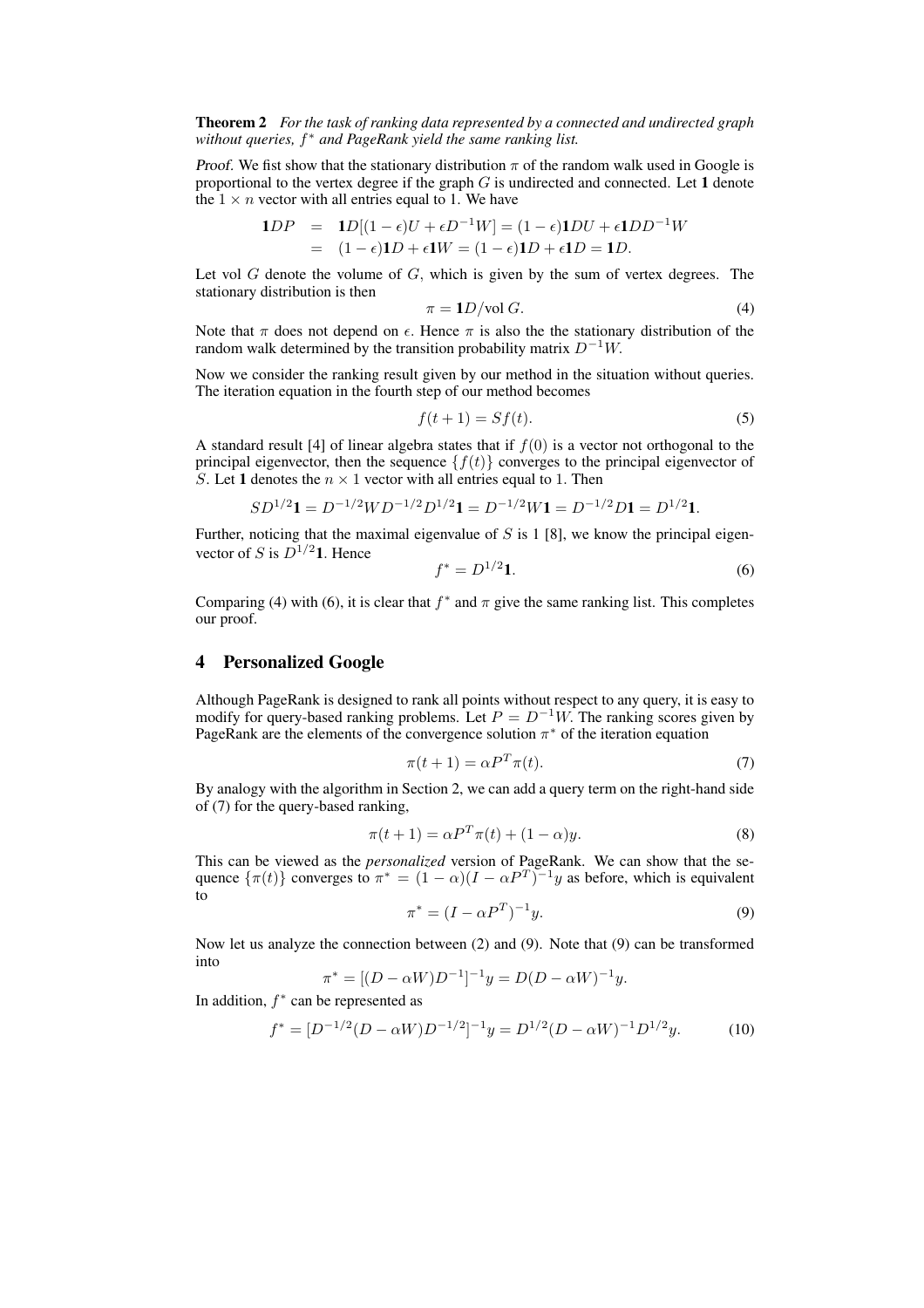Hence the main difference between  $\pi^*$  and  $f^*$  is that in the latter the initial ranking score  $y_i$  of each query  $x_i$  is weighted with respect to its degree.

The above observation motivates us to propose a more general personalized PageRank algorithm,

$$
\pi(t+1) = \alpha P^T \pi(t) + (1-\alpha)D^k y,\tag{11}
$$

in which we assign different *importance* to queries with respect to their degree. The closed form of (11) is given by

$$
\pi^* = (I - \alpha P^T)^{-1} D^k y.
$$
 (12)

If  $k = 0$ , (12) is just (9); and if  $k = 1$ , we have

$$
\pi^* = (I - \alpha P^T)^{-1} D y = D(D - \alpha W)^{-1} D y,
$$

which is almost as same as  $(10)$ .

We can also use (12) for classification problems without any modification, besides setting the elements of  $y$  to 1 or -1 corresponding to the positive or negative classes of the labeled points, and 0 for the unlabeled data. This shows the ranking and classification problems are closely related.

We can do a similar analysis of the relations to Kleinberg's HITS [5], which is another popular web page ranking algorithm. The basic idea of this method is also to iteratively spread the ranking scores via the existing web graph. We omit further discussion of this method due to lack of space.

## **5 Experiments**

We validate our method using a toy problem and two real-world domains: image and text. In our following experiments we use the closed form expression in which  $\alpha$  is fixed at 0.99. As a true labeling is known in these problems, i.e. the image and document categories (which is not true in real-world ranking problems), we can compute the ranking error using the Receiver Operator Characteristic (ROC) score [3] to evaluate ranking algorithms. The returned score is between 0 and 1, a score of 1 indicating a perfect ranking.

### **5.1 Toy Problem**

In this experiment we considered the toy ranking problem mentioned in the introduction section. The connected graph described in the first step of our algorithm is shown in Figure 2(a). The ranking scores with different time steps:  $t = 5, 10, 50, 100$  are shown in Figures 2(b)-(e). Note that the scores on each moon decrease along the moon shape away from the query, and the scores on the moon containing the query point are larger than on the other moon. Ranking by Euclidean distance is shown in Figure 2(f), which fails to capture the two moons structure.

It is worth mentioning that simply ranking the data according to the shortest paths [7] on the graph does not work well. In particular, we draw the reader's attention to the long edge in Figure 2(a) which links the two moons. It appears that shortest paths are sensitive to the small changes in the graph. The robust solution is to assemble all paths between two points, and weight them by a decreasing factor. This is exactly what we have done. Note that the closed form can be expanded as  $f^* = \sum_i \alpha^i S^i y$ .

#### **5.2 Image Ranking**

In this experiment we address a task of ranking on the USPS handwritten 16x16 digits dataset. We rank digits from 1 to 6 in our experiments. There are 1269, 929, 824, 852, 716 and 834 examples for each class, for a total of 5424 examples.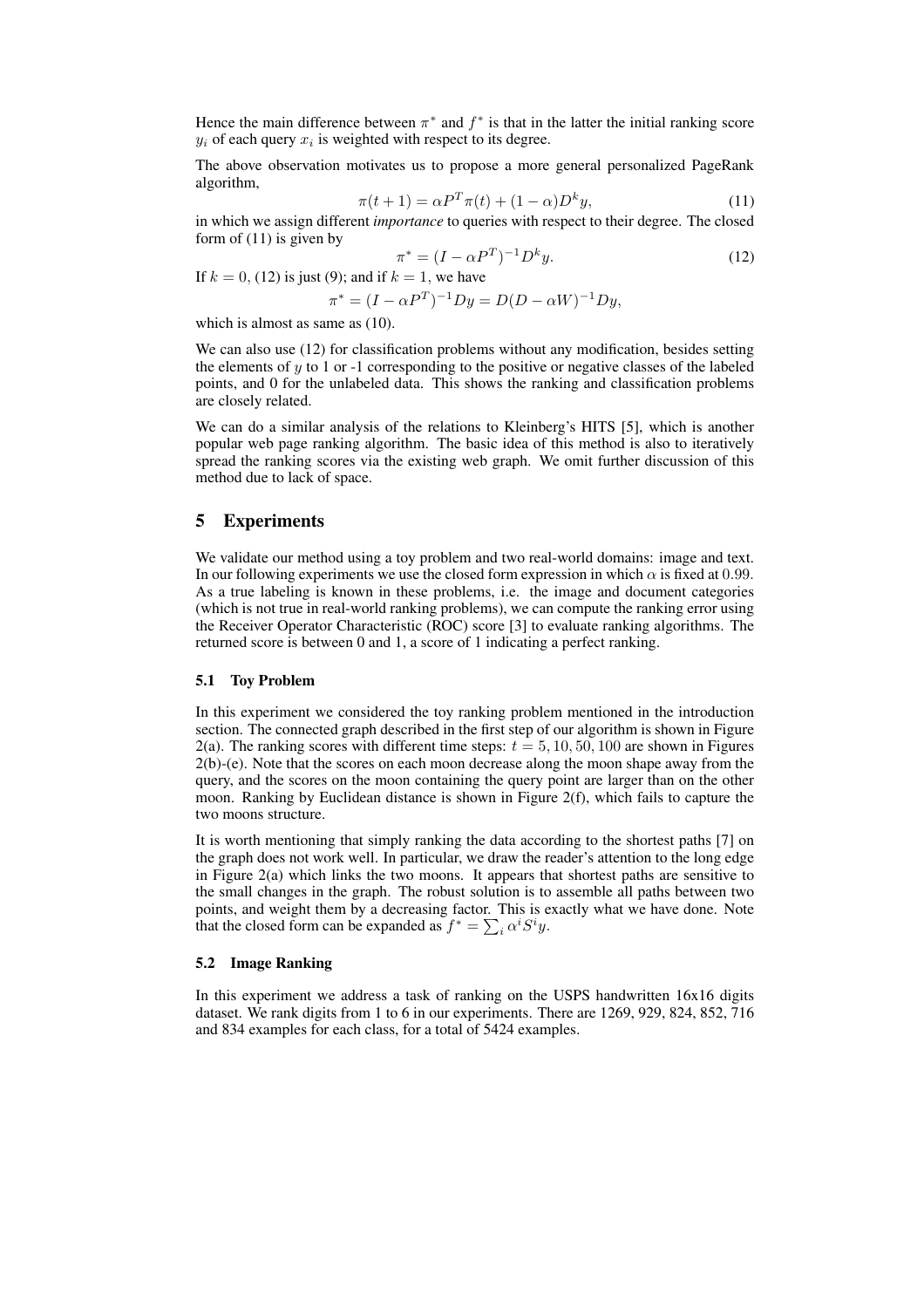

Figure 2: Ranking on the pattern of two moons. (a) connected graph; (b)-(e) ranking with the different time steps:  $t = 5, 10, 50, 100$ ; (f) ranking by Euclidean distance.



Figure 3: ROC on USPS for queries from digits 1 to 6. Note that this experimental results also provide indirect proof of the intrinsic manifold structure in USPS.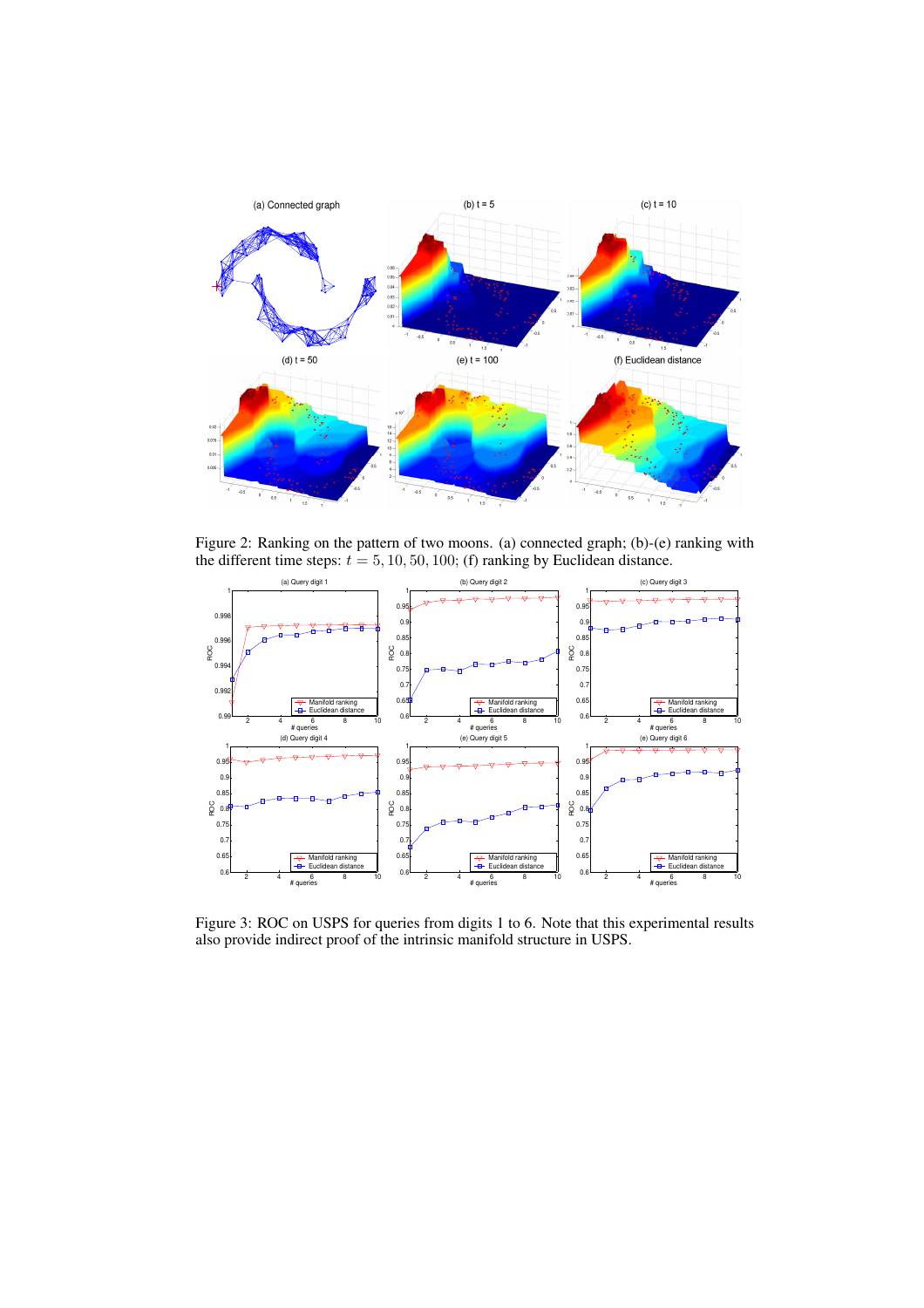

Figure 4: Ranking digits on USPS. The top-left digit in each panel is the query. The left panel shows the top 99 by the manifold ranking; and the right panel shows the top 99 by the Euclidean distance based ranking. Note that there are many more *2*s with knots in the right panel.

We randomly select examples from one class of digits to be the query set over 30 trials, and then rank the remaining digits with respect to these sets. We use a RBF kernel with the width  $\sigma = 1.25$  to construct the affinity matrix W, but the diagonal elements are set to zero. The Euclidean distance based ranking method is used as the baseline: given a query set  ${x_s}(s \in S)$ , the points x are ranked according to that the highest ranking is given to the point x with the lowest score of  $\min_{s \in S} ||x - x_s||$ .

The results, measured as ROC scores, are summarized in Figure 3; each plot corresponds to a different query class, from digit one to six respectively. Our algorithm is comparable to the baseline when a digit *1* is the query. For the other digits, however, our algorithm significantly outperforms the baseline. This experimental result also provides indirect proof of the underlying manifold structure in the USPS digit dataset [6, 7].

The top ranked 99 images obtained by our algorithm and Euclidean distance, with a random digit *2* as the query, are shown in Figure 4. The top-left digit in each panel is the query. Note that there are some *3*s in the right panel. Furthermore, there are many curly *2*s in the right panel, which do not match well with the query: the *2*s in the left panel are *more similar* to the query than the *2*s in the right panel. This subtle superiority makes a great deal of sense in the real-word ranking task, in which users are only interested in very few leading ranking results. The ROC measure is too simple to reflect this subtle superiority however.

### **5.3 Text Ranking**

In this experiment, we investigate the task of text ranking using the 20-newsgroups dataset. We choose the topic *rec* which contains *autos, motorcycles, baseball* and *hockey* from the version 20-news-18828.

The articles are processed by the Rainbow software package with the following options: (1) passing all words through the Porter stemmer before counting them; (2) tossing out any token which is on the stoplist of the SMART system; (3) skipping any headers; (4) ignoring words that occur in 5 or fewer documents. No further preprocessing was done. Removing the empty documents, we obtain 3970 document vectors in a 8014-dimensional space. Finally the documents are normalized into TFIDF representation.

We use the ranking method based on normalized inner product as the baseline. The affinity matrix  $W$  is also constructed by inner product, i.e. linear kernel. The ROC scores for 100 randomly selected queries for each class are given in Figure 5.